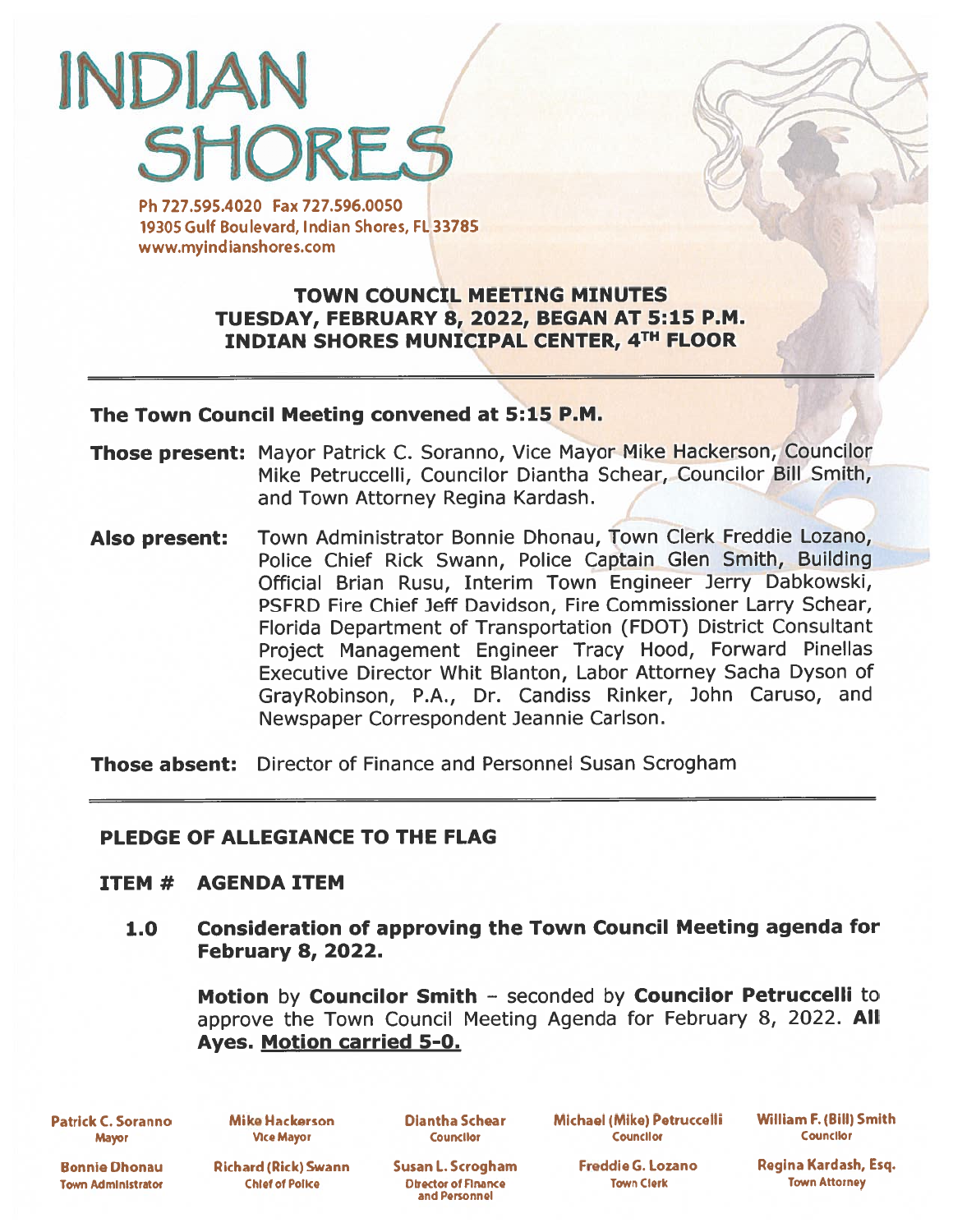## 2.0 Comments from the public on any agenda item.

Dr. Rinker voiced her concerns on the salary study discussed at an earlier Workshop. She felt that best practices were not followed during the drafting of the survey and that the numbers should be reviewed more closely. She was most concerned over the Town staff being correctly paid or compensated.

Fire Commissioner Larry Schear commented on Agenda Item 18.0 regarding the Town's existing veterans par<sup>k</sup> named after Mayor Bob McEwen. He requested to remove "Veterans" from the "James J. Lawrence Veterans Memorial Park" monument name.

John Caruso, 19616 Gulf Blvd., commented on Agenda Item 9.0 regarding <sup>a</sup> reques<sup>t</sup> for <sup>a</sup> \$3,000 increase for the Police Officers. He understood that recruiting and training the officers is expensive. He thought that Chief Swann's reques<sup>t</sup> is reasonable, and that Council should consider it.

## 3.0 Consideration of approving the "CONSENT AGENDA" as follows:

#### A. MINUTES:

- 1. Town Council Meeting, December 14, 2021.
- 2. Town Council Workshop, January 25, 2022.
- 3. Town Council Meeting, January 25, 2022.

## B. RE-OCCURING EXPENSES: for January 2022.

Motion by Councilor Schear - seconded by Councilor Smith to approve the Consent Agenda. All Ayes. Motion carried 5-0.

## 4.0 Correspondence.

- • Pinellas County Public Works Director, Kelli Hammer Levy, with an email update regarding the Long Key and Treasure Island projects.
- Letter from Dr. Candiss Rinker regarding the 2022 Salary Survey results.
- 5.0 Consideration of revised typical section of the Florida Department of Transportation (FDOT) Sidewalk Feasibility Study.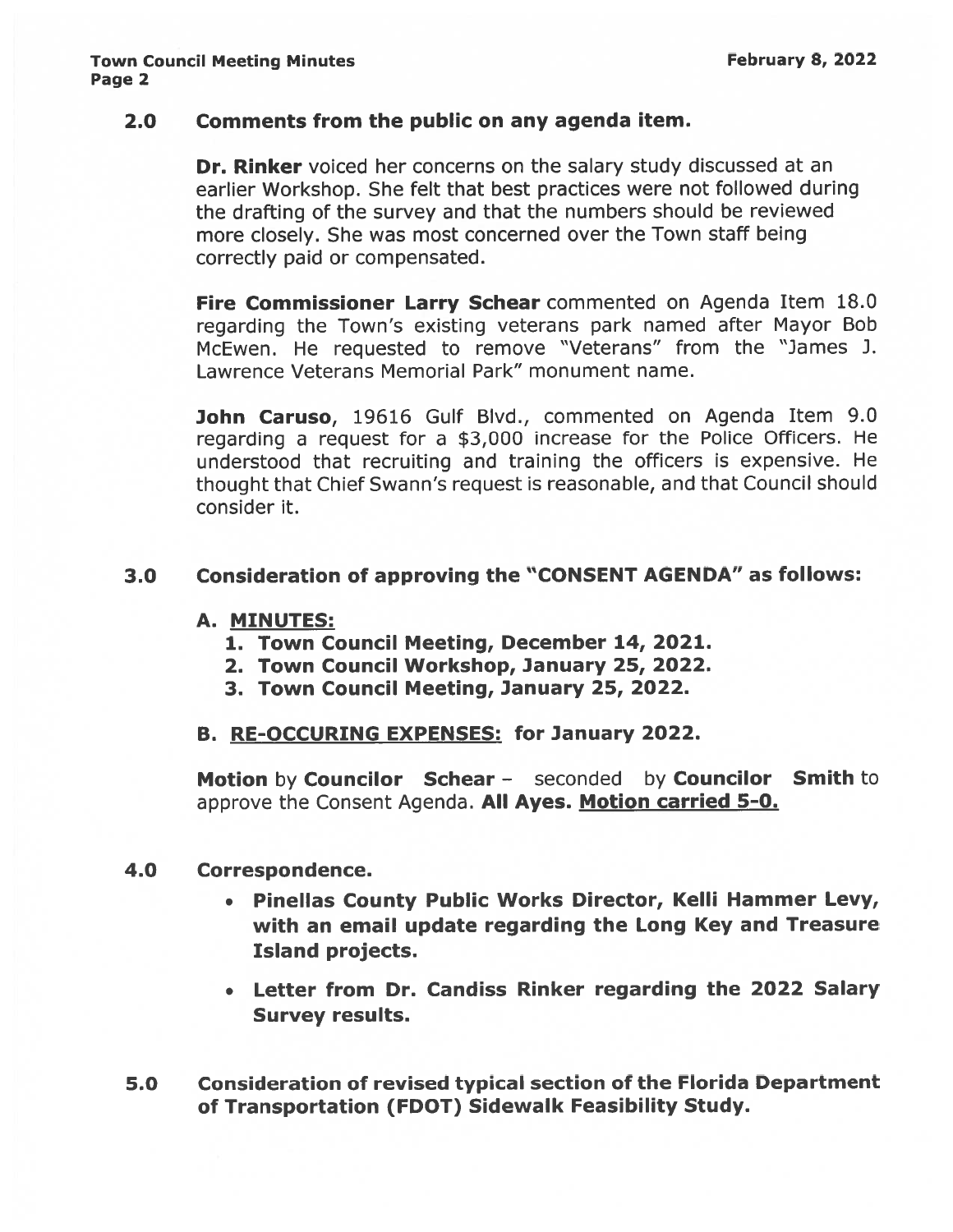Mr. Hood stated that FDOT's design engineers and safety staff recommended what was presented to the Council of <sup>a</sup> rendering with <sup>a</sup> 4.5-foot shoulder, 6-inch curb, and <sup>a</sup> 5-foot sidewalk. A discussion ensued on safety of bicyclists, ultimately ending with the recommendation of designating the 4.5-foot shoulder for bicyclists.

With guidance from FDOT, Mr. Blanton provided <sup>a</sup> timeline for the sidewalk project. The application deadline for the new Five-Year Work Program is March 4 to become eligible for consideration for FY2028.

Motion by Councilor Petruccelli - seconded by Councilor Schear **Petruccelli** to approve the 5-foot sidewalk with 4.5-foot shoulder for bicyclists as presented.

Council polled. All ayes. Motion carried 5-0.

## 6.0 Executive Director Whit Blanton with Forward Pinellas updates.

Mr. Blanton updated the Council on the Town's sidewalk project stating that it is in the top 4O% of the annual transportation projects priorities list that will be presented to the County in May.

Forward Pinellas is undertaking <sup>a</sup> countywide target employment and industrial land study related to <sup>a</sup> legislature bill that would allow residential or mixed use in an industrial or employment area.

The Forward Pinellas Board will be voting on <sup>a</sup> redevelopment plan for Alternate US 19, from Clearwater South to St. Pete Beach, in May.

# 7.0 "Service on the Rocks" presentation by Rotary Club of Indian Rocks Beach President David Kline.

Mr. Kline gave his presentation beginning with the Rotary Club's formation in 1905. He touched on areas they focus on within communities, such as economic development and protection, basic education, water and sanitation, disease prevention and treatment, etc. Provided in his presentation is <sup>a</sup> list of organizations that they support. He is looking to expand the Rotary's services to Indian Shores. He will look to the Town staff for guidance, possibly in the future.

# 8.0 Consideration of Salary Survey results presented by John Daly.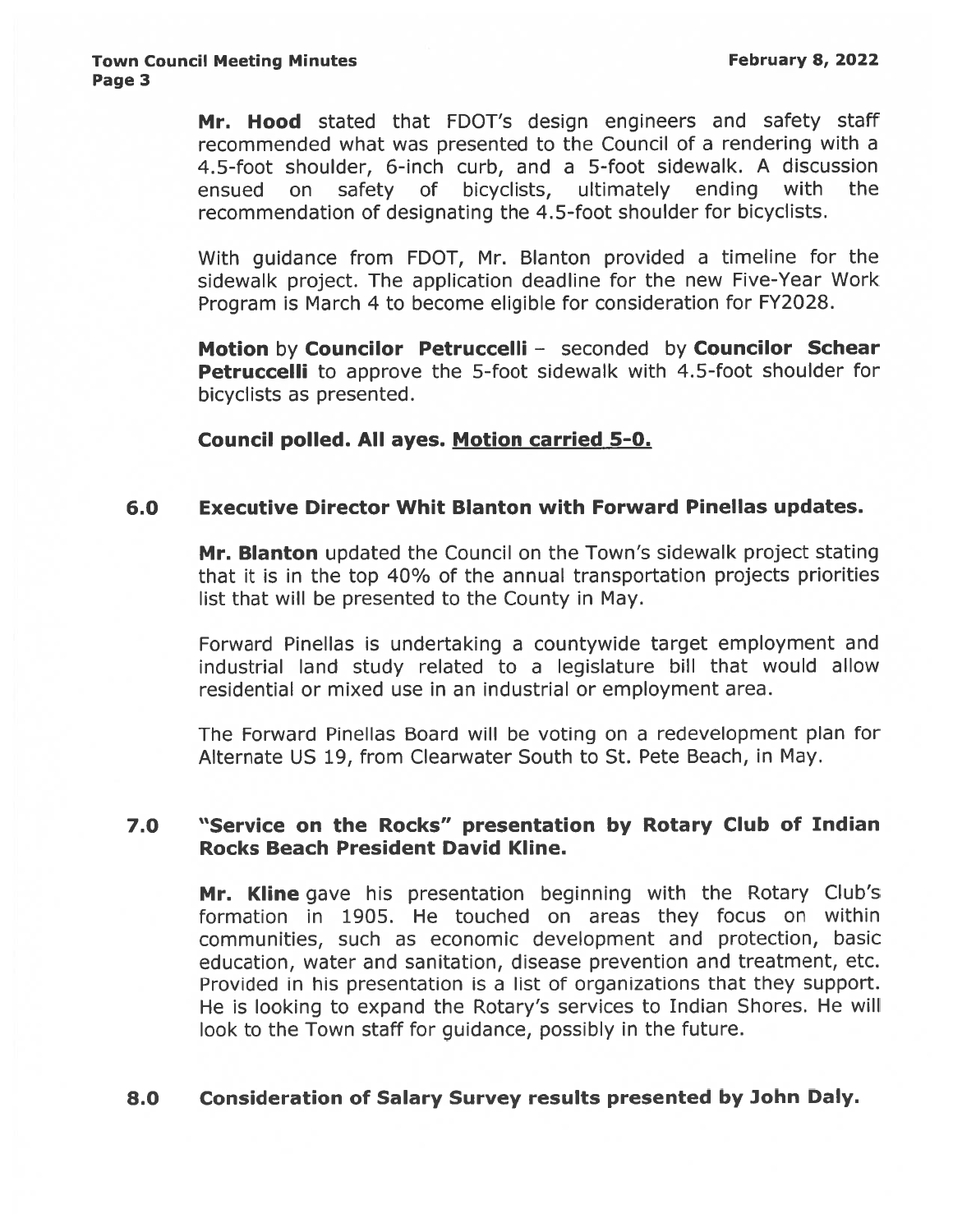Motion by Vice Mayor Hackerson - seconded by Councilor **Petruccelli** to table the Salary Survey results for a future workshop. All ayes. Motion carried 5-0.

## 9.0 Consideration of proposed \$3,000 equity adjustment for Police Personnel to include police officers, corporals, and sergeants.

Chief Swann presented the results of <sup>a</sup> recent law enforcement salary survey conducted in Pinellas County to show where the Town falls with its minimum and maximum salaries. He proposed the \$3,000 adjustment to competitively recruit and retain Police Personnel.

**Motion by Vice Mayor Hackerson -** seconded by **Councilor Petruccelli** to approve the \$3,000 equity adjustment for Police Personnel to include police officers, corporals, and sergeants.

Council polled. All ayes. Motion carried 5-0.

# 10.0 Town Attorney's report.

Due to the earlier Workshop running over schedule, four additional workshop items including the Town Attorney Services Proposal were not addressed.

Attorney Kardash entertained a Council motion for Bryant Miller Olive, who currently has <sup>a</sup> contract with the Town, to review her attorney services proposal. They will be attending the March 8, 2022, Town Council Meeting serving as the conflict counsel.

Motion by Vice Mayor Hackerson - seconded by Councilor Petruccelli to approve the review of the Town Attorney Services Proposal by Bryant Miller Olive.

Council polled. All ayes. Motion carried 5-0.

# 11.0 Report from the Fire Chief.

Fire Chief Davidson reported 42 emergency calls in January. The new fire truck was delivered and is in service for additional equipment installation. Once ready, the public is welcome to attend the official Fire Department Washdown Ceremony. Date to be determined. The Fire Department is still searching for <sup>a</sup> permanen<sup>t</sup> fire station location.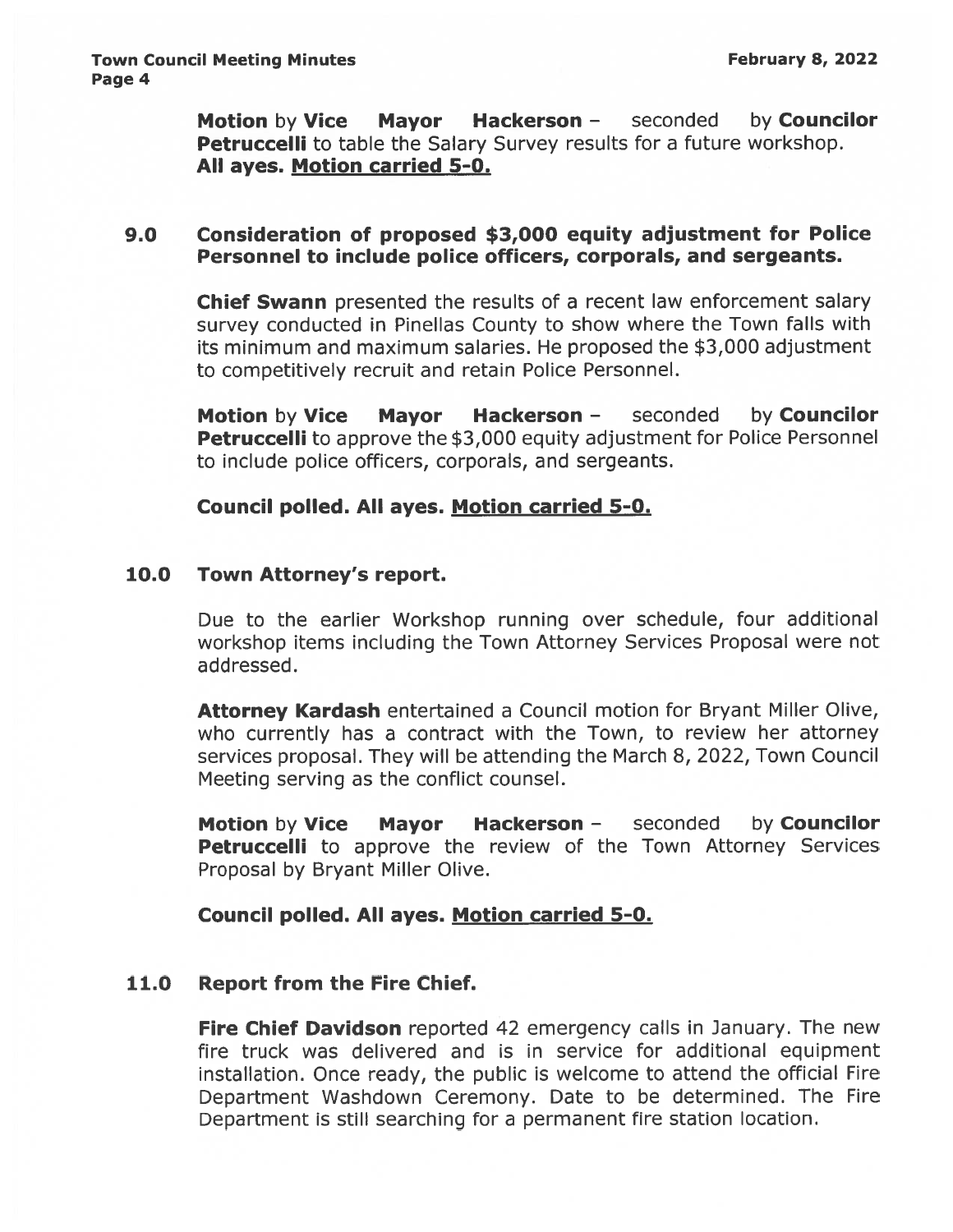The ideal location is at Town Hall. This location would optimize emergency response times. It will be brought to <sup>a</sup> public meeting for Council and public feedback once the location is determined.

Attorney Kardash advised that building requirements and a capital improvement <sup>p</sup>lan to identify funding sources are items that the Council would like to see to help decide if they would like to move forward.

# 12.0 PUBLIC HEARING: First Reading of ORDINANCE 2022-01.

AN ORDINANCE OF THE TOWN OF INDIAN SHORES, FLORIDA, AMENDING SECTION 54-4, ACCESS TO FACILITIES AND BEACHES, OF CHAPTER 54, PARKS AND RECREATION, OF THE CODE OF ORDINANCES OF THE TOWN OF INDIAN SHORES BY PROHIBITING ELECTRIC BICYCLES AND MOTORIZED DEVICES ON THE BEACH AND SIDEWALKS WITHIN THE TOWN; PROVIDING FOR INCLUSION IN THE CODE OF ORDINANCES; PROVIDING FOR SEVERABILITY OF ACTIONS; PROVIDING FOR REPEAL OF ORDINANCES OR PARTS OF ORDINANCES IN CONFLICT HEREWITH; AND PROVIDING FOR AN EFFECTIVE DATE.

Attorney Kardash read ORDINANCE 2022-01 by title.

Mayor Soranno opened the hearing for public comments.

Mr. Dabkowski asked if the term motorized vehicles impact motorized wheelchairs.

Attorney Kardash replied that accessibility devices are exceptions pursuant to state statutes.

Motion by Councilor Smith - seconded by Vice Mayor Hackerson to approve the First Reading of ORDINANCE 2022-01.

Council polled. All ayes. Motion carried 5-0.

# 13.0 PUBLIC HEARING: RESOLUTION 04-2022.

A RESOLUTION OF THE TOWN OF INDIAN SHORES, FLORIDA, DESIGNATING A SPECIFIC TOWN OFFICIAL RESPONSIBLE FOR PROVIDING A POINT OF CONTACT FOR THE TOWN'S DAY TO DAY LEGAL SERVICES; PROVIDING FOR REPEAL OF RESOLUTIONS OR PARTS OF RESOLUTIONS INCONSISTENT HEREWITH; PROVIDING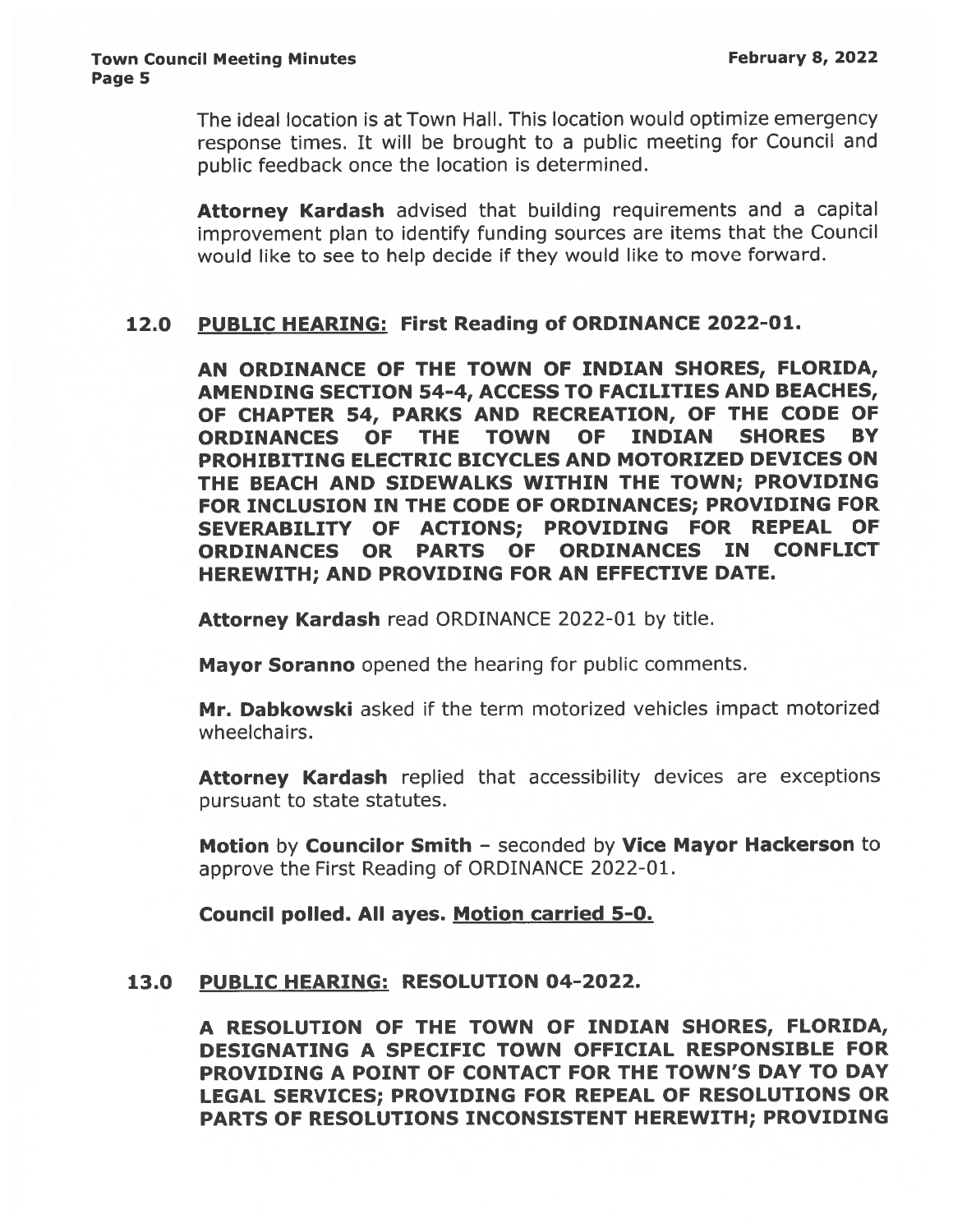## FOR SEVERABILITY; PROVIDING FOR AN EFFECTIVE DATE AND EXPIRATION.

Attorney Kardash read RESOLUTION 04-2022 by title.

Mayor Soranno opened the hearing for public comments.

He commented on the exchange at the earlier Workshop where matters and different viewpoints were presented that resulted from this resolution. Through further discussions, he believed that the Council and Counsel could rectify any miscommunications that occurred in the past.

Councilor Petruccelli recommended <sup>a</sup> workshop for further discussion.

Councilor Schear and Councilor Smith did not find <sup>a</sup> need for <sup>a</sup> workshop.

Motion by Councilor Petruccelli — seconded by Councilor Schear to table RESOLUTION 04-2022 for <sup>a</sup> future workshop.

## Council polled.

| <b>Councilor Petruccelli</b> | - Aye |
|------------------------------|-------|
| <b>Councilor Smith</b>       | - Nay |
| <b>Councilor Schear</b>      | - Nay |
| <b>Vice Mayor Hackerson</b>  | - Aye |
| <b>Mayor Soranno</b>         | - Aye |

Motion carried 3-2.

- 14.0 Consideration of Auditor Selection Committee candidates.
	- Councilor Bill Smith as Committee Chair
	- Erin Brooks Pinellas Suncoast Fire & Rescue District Finance **Director**
	- Candiss Rinker PZB Citizen Member
	- Claudia Riva PZB Alternate Citizen Member
	- Michael Howard

Further discussions and <sup>a</sup> resolution are needed before the committee can be established. Candidate Mike Howard introduced himself and presented his qualifications to the Council.

Motion by Councilor Smith — seconded by Councilor Schear to table the approva<sup>l</sup> of the Auditor Selection Committee candidates pending <sup>a</sup> resolution. All ayes. Motion carried 5-0.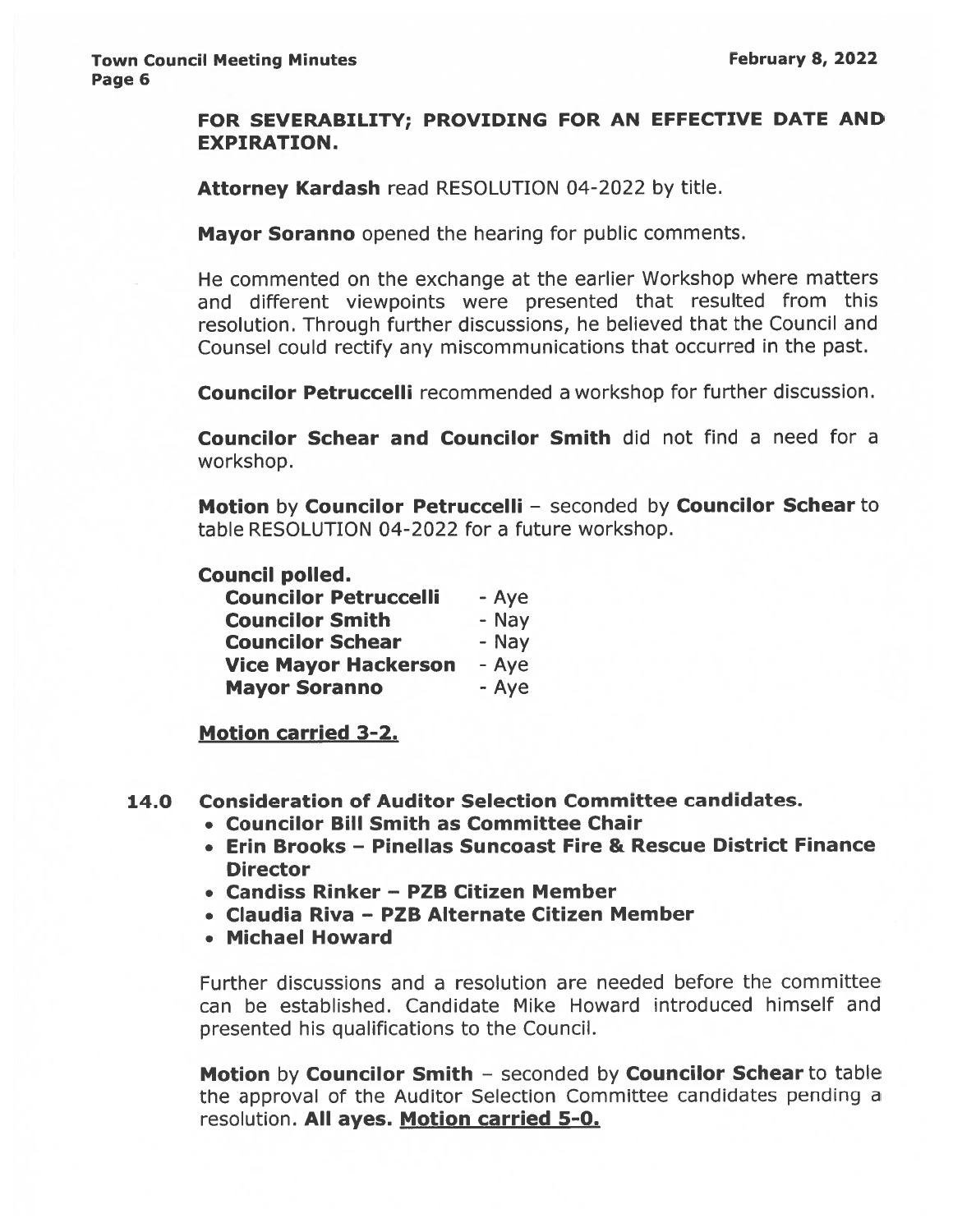15.0 Consideration of <sup>a</sup> reques<sup>t</sup> to waive the requirement of three proposals for the purchase and installation of six beach access signs from SignStar in the amount of \$7,429.50.

Motion by Councilor Smith - seconded by Councilor Schear to approve the reques<sup>t</sup> to waive the requirement of three proposals for the purchase and installation of six beach access signs from SignStar in the amount of \$7,429.50. All ayes. Motion carried 5-0.

# 16.0 Consideration of proposal from Infrastructure Consulting and Engineering for MS4 and NPDES Consulting not to exceed \$10,500.

Motion by Councilor Smith - seconded by Councilor Schear to approve the proposa<sup>l</sup> from Infrastructure Consulting and Engineering for MS4 and NPDES Consulting not to exceed \$10,500.

Council polled. All ayes. Motion carried 5-0.

# 17.0 Consideration of proposal from Spectra Contract Flooring to replace the  $2<sup>nd</sup>$  Floor carpeting and tiling in the amount of \$28,276.03.

Motion by Councilor Schear - seconded by Councilor Smith to approve the proposal from Spectra Contract Flooring to replace the 2<sup>nd</sup> Floor carpeting and tiling in the amount of \$28,276.03.

# Council polled. All ayes. Motion carried 5-0.

## 18.0 Mayor James J. Lawrence Veterans Memorial Park.

To honor Mayor Lawrence, <sup>a</sup> suggestion was made by the Town Administrator to add "Mayor" to the previously approved monument name of "James J. Lawrence Veterans Memorial Park".

**Motion by Vice Mayor Hackerson - seconded by Councilor Schear to** rename the Monument at Tiki Gardens the "Mayor James J. Lawrence Veterans Memorial Park."

# Council polled. All ayes. Motion carried 5-0.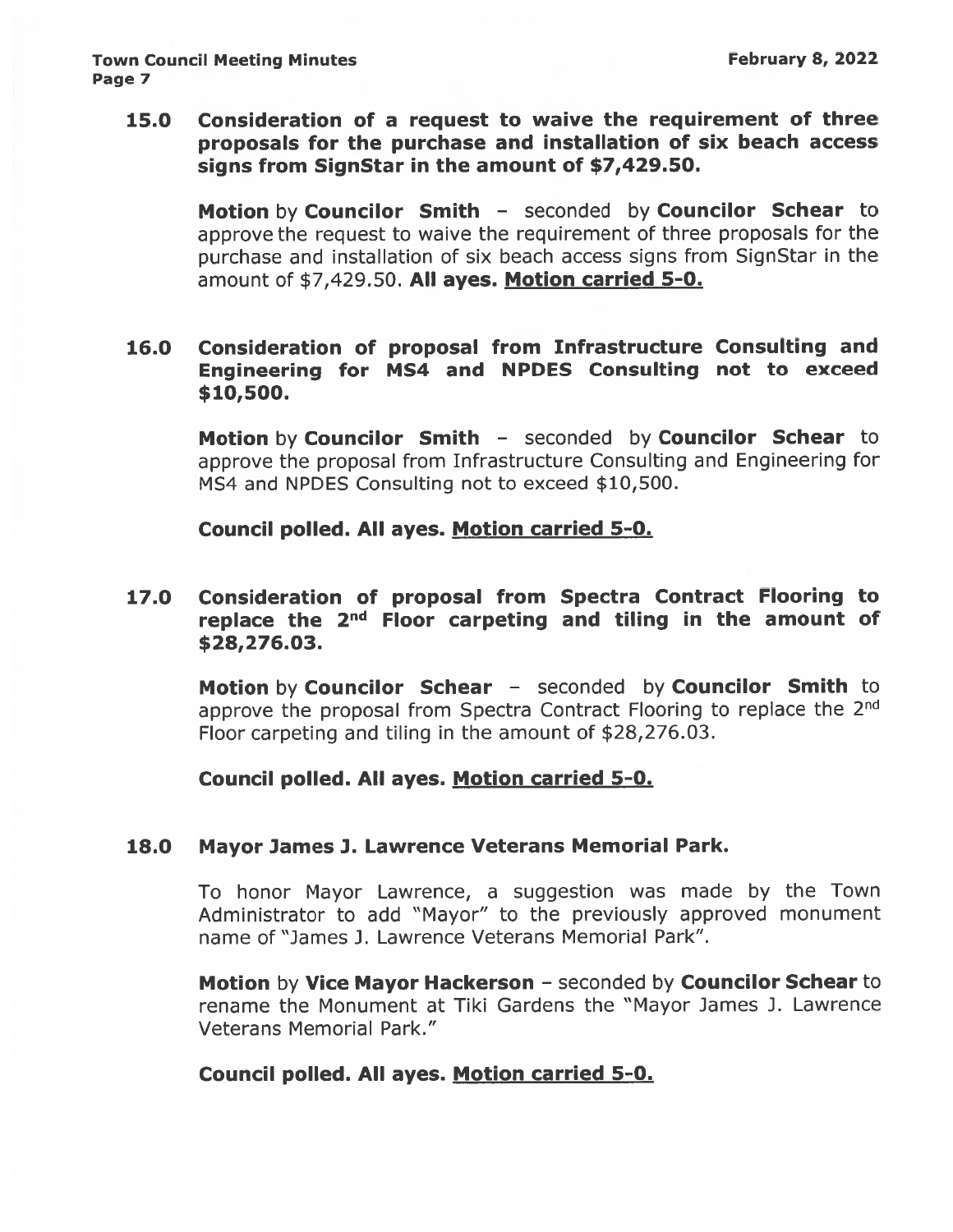## 19.0 Report from the Building Official for January 2022.

Mr. Rusu presented his report listing the amount of building permitting fees collected.

## 20.0 Report from the Town Administrator.

Ms. Dhonau reported that the Duke Energy amber streetlights near Sandcastles have been installed. She provided updates on the Town Hall parking lot upgrade. The new Public Services building garage door has been installed.

<sup>A</sup> discussion on reopening Town Hall to the public ensued. The Council reached <sup>a</sup> consensus to reopen on Monday, February 14, for Town business, Civic Organizations and condominium association meetings. Recreational classes and social gatherings still suspended until further notice.

Mayor Soranno mentioned there was a suggestion to move the Holiday Boat Parade viewing from Indian Shores to Indian Rocks Beach. Councilor Petruccelli will take the lead on this matter.

# 21.0 Consideration of approving the Financial Statement for period ending December 2021.

Motion by Vice Mayor Hackerson - seconded by Councilor Smith to approve the Financial Statement for period ending December 2021. All Ayes. Motion carried 5-0.

## 22.0 Report from the Fire Commissioner.

Fire Commissioner Schear shared photographs of the new fire engine, which is currently being fitted with additional equipment. There will be an inaugural ceremony in Town once it is released.

# 23.0 Police activity repor<sup>t</sup> for January 2022.

## Chief Swann reported:

• that they are moving forward with the Police Department's accreditation process. They applied for and received scholarships and grants that resulted in <sup>a</sup> refund of their initial accreditation fees.